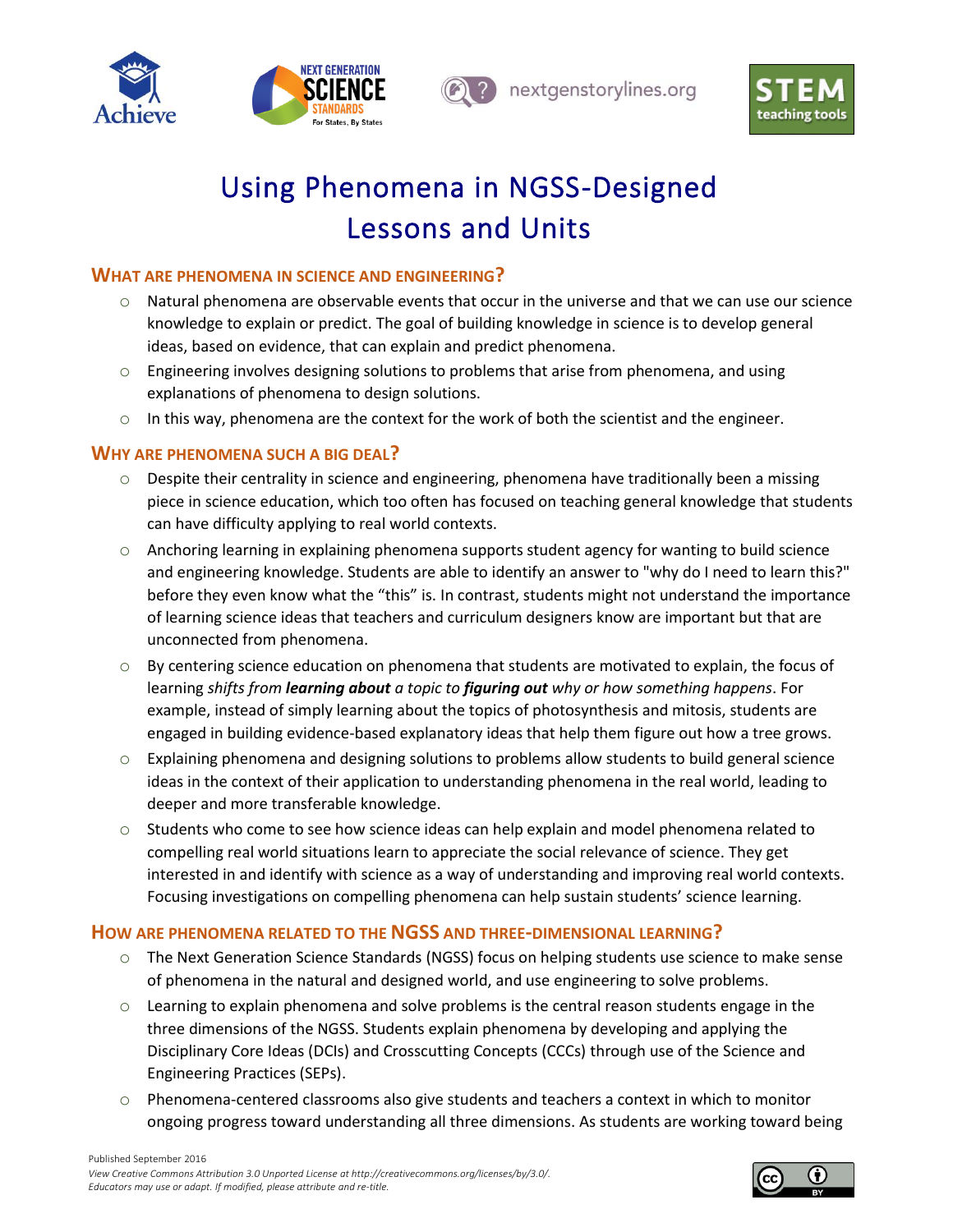able to explain phenomena, three-dimensional formative assessment becomes more easily embedded and coherent throughout instruction.

### **HOW DO WE USE PHENOMENA TO DRIVE TEACHING AND LEARNING?**

- o The point of using phenomena to drive instruction is to help students engage in practices to develop the knowledge necessary to explain or predict the phenomena. Therefore, the focus is not just on the phenomenon itself. *It is the phenomenon plus the student-generated questions about the phenomenon that guides the learning and teaching*. The practice of asking questions or identifying problems becomes a critical part of trying to figure something out.
- $\circ$  There could potentially be many different lines of inquiry about the same phenomenon. Using the phenomenon of tree growth, a middle school teacher might want middle school students to develop and apply DCIs about photosynthesis and mitosis; alternately, a  $3<sup>rd</sup>$  grade teacher might want students to learn and apply DCIs about life cycles. In each case, teachers should help students identify different aspects of the same phenomenon as the focus of their questions.
- $\circ$  Students also might ask questions about a phenomenon that motivate a line of investigation that isn't grade appropriate, or might not be effective at using or building important disciplinary ideas. Teacher guidance may be needed to help students reformulate questions so they can lead to gradeappropriate investigations of important science ideas.
- o *It is important that all students—including English language learners and students from cultural groups underrepresented in STEM—are supported in working with phenomena that are engaging and meaningful to them*. Not all students will have the same background or relate to a particular phenomenon in the same way. Educators should consider student perspectives when choosing phenomena, and also should prepare to support student engagement in different ways. While starting with one phenomenon in the classroom, it is always a good idea to help students identify related phenomena from their lives and their communities to expand the phenomena under consideration. For example, when teaching toward Kindergarten DCI PS3.B about how sunlight warms the surface of the Earth, a teacher could notice that students don't have experience with hot sand and instead engage the group in observations of hot concrete. When necessary, teachers can engage the class in a shared experience with a relevant phenomenon (e.g., by watching a video).
- $\circ$  Not all phenomena need to be used for the same amount of instructional time. Teachers could use an **anchoring phenomenon** or two as the overall focus for a unit, along with other **investigative phenomena** along the way as the focus of an instructional sequence or lesson. They may also highlight **everyday phenomena** that relate investigative or anchoring phenomena to personallyexperienced situations. A single phenomenon doesn't have to cover an entire unit, and different phenomena will take different amounts of time to figure out.

#### **WHAT MAKES PHENOMENA EFFECTIVE FOR USE IN INSTRUCTION?**

- $\circ$  The most powerful phenomena from an educational perspective are culturally or personally relevant or consequential to students. Such phenomena highlight how science ideas help us explain aspects of real world contexts or design solutions to science-related problems that matter to students, their communities, and society.
- $\circ$  An appropriate phenomenon for instruction should help engage all students in working toward the learning goals of instruction. The phenomenon needs to be useful for teachers to help students build the target pieces of the DCIs, SEPs, and CCCs. For example, engaging in discussions about redshifts of light from galaxies is unlikely to be helpful in moving  $5<sup>th</sup>$  grade students to a grade-appropriate